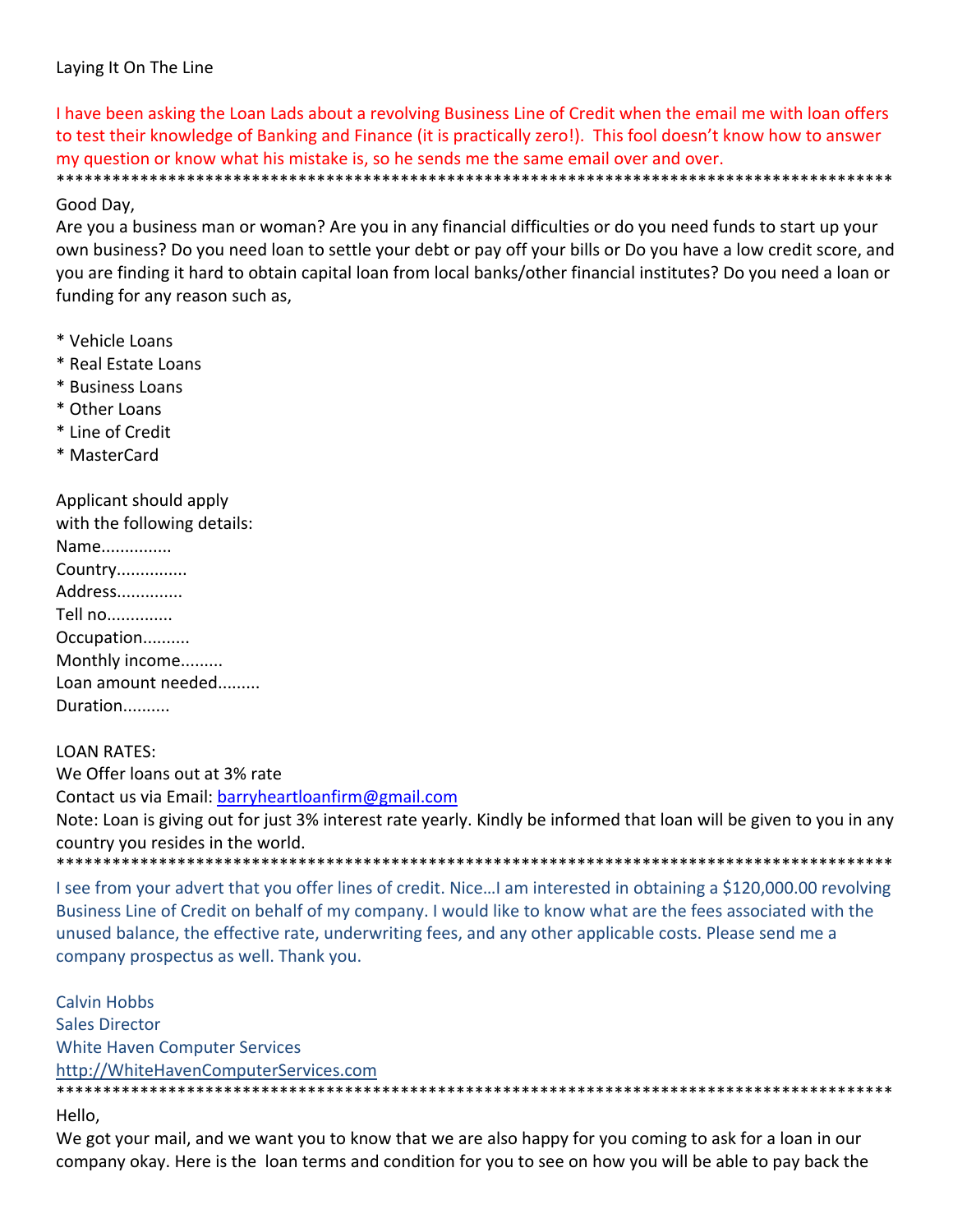loan in due time and also you are required to choose an option that you will like to recieve the loan from into your bank account or at your door step .

HERE ARE THE CALCULATIONS BELOW :

Loan Balance: \$120,000.00 Loan Interest Rate: 3.% Loan Term: 10 years Monthly Loan Payment:\$1,158.73 Number of Payments: 120 Cumulative Payments: \$139,047.45 Total Interest Paid: \$19,047.45 Note: The monthly loan payment was calculated at 119 payments of \$1,158.73 plus a final payment of \$1,158.58.

# TRANSFER OF YOUR LOAN FUNDS

1. Western Union Transfer :This is the most fastest means of transferring money within 5hours you will recieve the funds to your country via western union . This will only cost you just \$565 2. Bank to bank Transfer: This is a kind of transfer that will require you to send us your bank account information to enable us transfer the loan to you via Bank and the loan will reflect in your account within the next 8hrs after the loan has been transferred. it will also cost you just \$654 to enable the bank transfer you the loan into your bank account and it will take up to 24 hours for the loan to reflect into your bank account after the fee has been comfirmed by the bank.

3. Courrier Delivery Service : This is a kind of transfer where we will have to issue a check to the delivery company so that they can deliver the loan to you at your door step. If you chose this option, you will be required to send us your real address and phone number where the loan can be delivered to . and this will only cost you the sum of \$876 because it will required the service of our agent to send you the loan to your country to your personal home at your door step.

If you have chooseing one of this option you want the \$120,000.00 to get to you we want you to get back to us so that we can give you the information you are to make the payment so that we can help you contact the cheque delivery service,the western union or our bank to transfer it to your bank by bank to bank or you send us your bank account information for our bank to transfer it to your bank account.

We need your respond to hear from you soon as possible okay that the transfer of the \$120,000.00 can get to You.

TRANSFERRING BANK WELLCOM TO KBC BANK OF BELGIUM



LOAN WILL BE TRANSFERRED FROM MY BANK OF BELGIUM WHICH IS KBC Bank (Kredietbank, Cera, Centea 3, Bank van Roeselare) Location (Brussels IN Belgium) SWIFT BIC-code (KRED BE BB TO YOU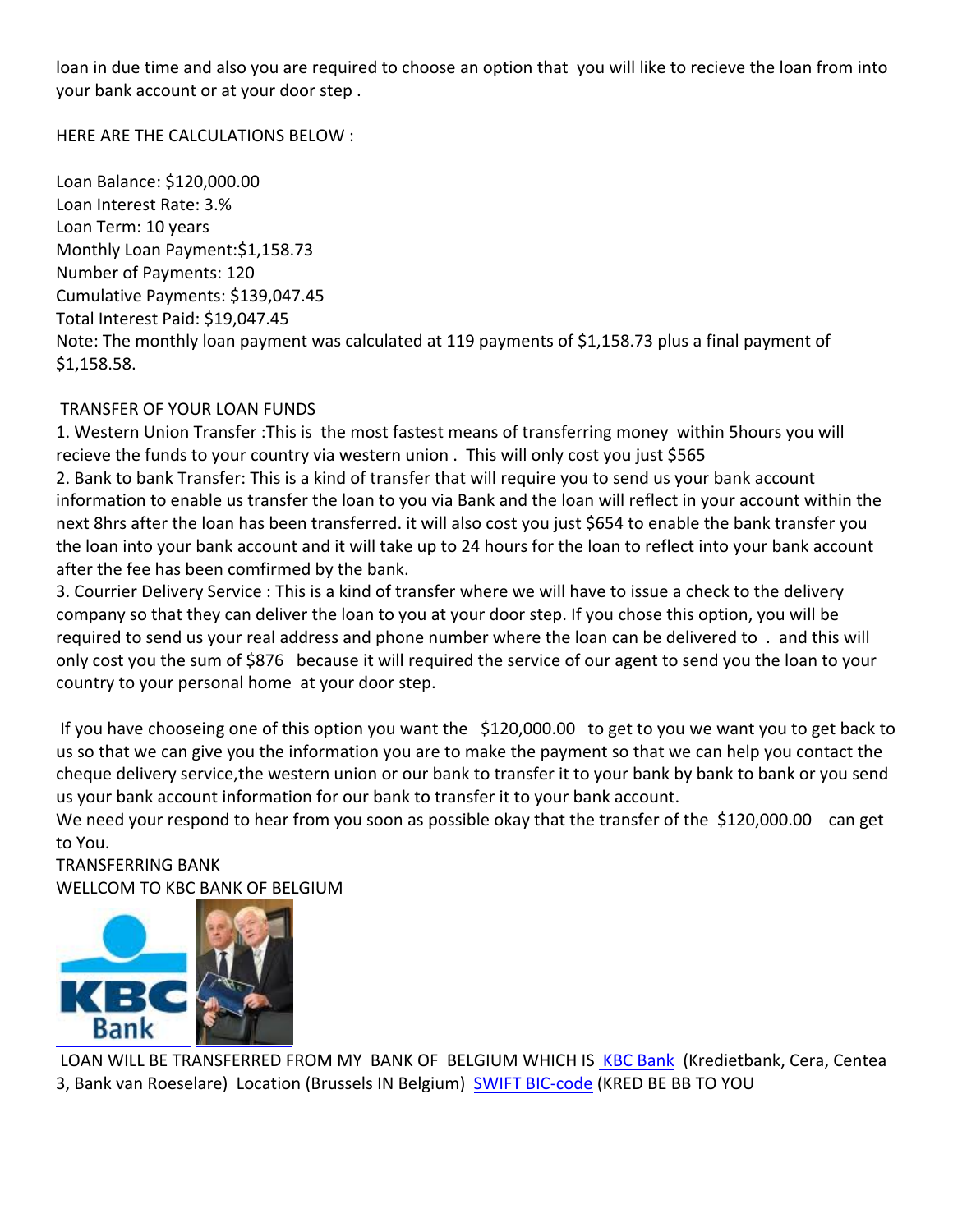

This idiot tried to liven up his email to make it professional – this entire email was in an olive green background, using gay font, with these gay pictures that he stole from Google – yes, they were hyperlinks to "Google Search Results...".

What is all of this nonsense? Did you read my first email? I am interested on a \$120,000.00 revolving Business Line of Credit, so why did you send me this?

**Calvin Hobbs Sales Director White Haven Computer Services** http://WhiteHavenComputerServices.com He sent me the same email from above... 

Why did you send me the same email? Please answer my question and get back to me.

**Calvin Hobbs Sales Director White Haven Computer Services** http://WhiteHavenComputerServices.com

Thank you for the email and i must say that this is confusing because you stated that you needed the sum of 120,000.00 usd which i have calculated to you so tell me what else do you want to know from me

\*\*\*\*\*\*\*\*\*\*\*\*\*\*\*\*\*\*

I asked about a Business Line of Credit and you gave me terms for a Conventional Loan. What don't you understand?

**Calvin Hobbs Sales Director White Haven Computer Services** http://WhiteHavenComputerServices.com 

From: Jim Barry [mailto:barryheartloanfirm@gmail.com] Sent: Tuesday, September 07, 2010 10:01 AM To: Calvin Hobbs Subject: LOAN APPLICATION FORM { ONLINE FORM }

Thank you for email and i will need all this informations from you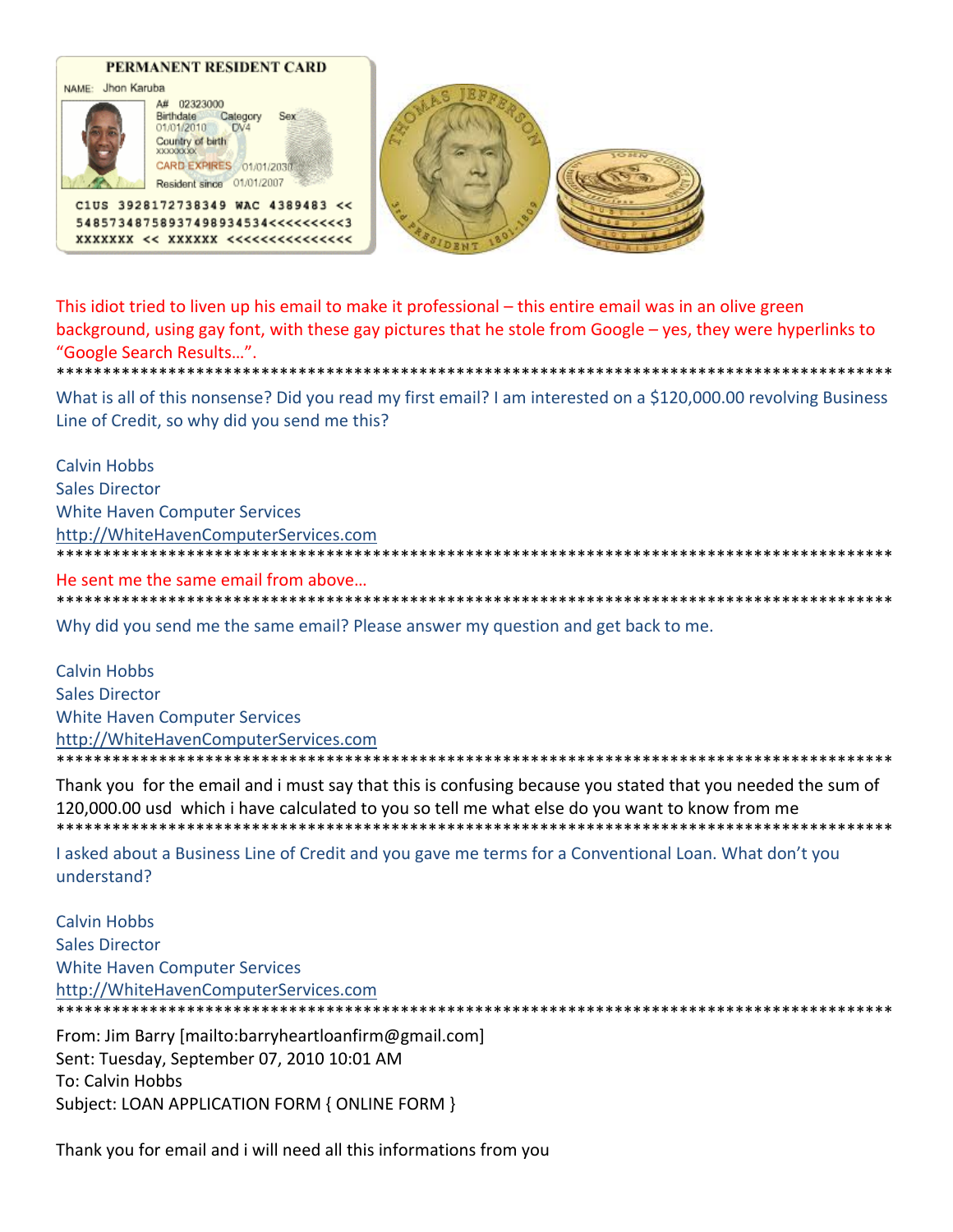loan are offer that 3% intereste rate

LOAN APPLICATION FORM { ONLINE FORM } PERSONAL INFORMATION First Name: .......................... Last Name: ............................. Contact Address: . ................ country............................ State ..................................... Gender: ................................... LOAN INFORMATION .............. Amount Needed: ................... Loan Terms & Duration:.......... Telephone: ............................... Mr Jim Barry Senior Project Finance In't Management

He doesn't understand so he wants me to fill out the silly "Loan Application", thinking that the answer to his mistake will be there. \*\*\*\*\*\*\*\*\*\*\*\*\*\*\*\*\*\*\*\*\*\*\*\*\*\*\*\*\*\*\*\*\*\*\*\*\*\*\*\*\*\*\*\*\*\*\*\*\*\*\*\*\*\*\*\*\*\*\*\*\*\*\*\*\*\*\*\*\*\*\*\*\*\*\*\*\*\*\*\*\*\*\*\*\*\*\*\*\*\*

This Business Line of Credit will be in my company's name, not mine. I gave you this information once – here it is again. I would like to know what are the fees associated with the unused balance, the effective rate, underwriting fees, and any other applicable costs. Please send me a company prospectus as well. Thank you.

#### LOAN APPLICATION FORM { ONLINE FORM }

| PERSONAL INFORMATION        |                                                           |  |
|-----------------------------|-----------------------------------------------------------|--|
|                             |                                                           |  |
|                             |                                                           |  |
|                             | Contact Address: 217 South High Street, Akron, Ohio 44308 |  |
|                             |                                                           |  |
|                             |                                                           |  |
|                             |                                                           |  |
| LOAN INFORMATION            |                                                           |  |
| Amount Needed: \$120,000.00 |                                                           |  |
|                             | Loan Terms & Duration:Revolving Line of Credit            |  |
| Telephone: 330-669-2473     |                                                           |  |
|                             |                                                           |  |

Calvin Hobbs Sales Director White Haven Computer Services http://WhiteHavenComputerServices.com

He won't know how to calculate anything, because he would normally take the amount, duration, and interest rate and plug them into a Mortgage Loan Website to find the payments. West African Scammers know nothing about finance except how to steal money. Let's see how he deals with "revolving" as the duration. \*\*\*\*\*\*\*\*\*\*\*\*\*\*\*\*\*\*\*\*\*\*\*\*\*\*\*\*\*\*\*\*\*\*\*\*\*\*\*\*\*\*\*\*\*\*\*\*\*\*\*\*\*\*\*\*\*\*\*\*\*\*\*\*\*\*\*\*\*\*\*\*\*\*\*\*\*\*\*\*\*\*\*\*\*\*\*\*\*\* GET BACK TO ME AS SOON AS YOU READ THE EMAIL ALSO WITH THE TRANSFERTING OPTIONS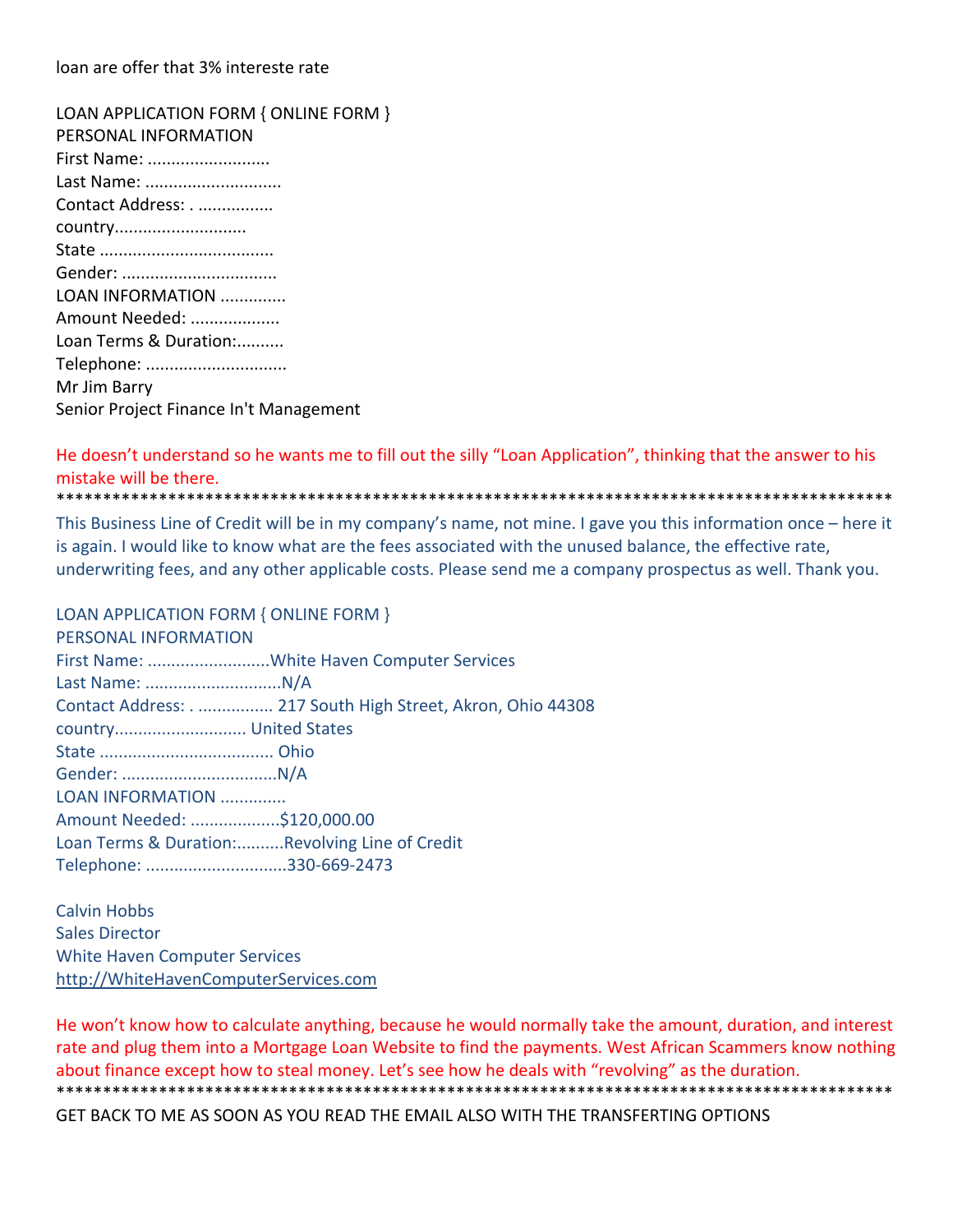He sends me the same email with the gay pictures in it with this message. Where did he get 10 years as the duration? I guess he just made up a number so he could calculate the "loan".

Do you understand English? I asked about a Business Line of Credit and you keep emailing me the same thing. Why is that?

**Calvin Hobbs Sales Director White Haven Computer Services** http://WhiteHavenComputerServices.com 

From: Jim Barry [mailto:barryheartloanfirm@gmail.com] Sent: Tuesday, September 07, 2010 3:57 PM **To: Calvin Hobbs** Subject: Re: LOAN APPLICATION FORM { ONLINE FORM }

THANK YOU FOR THE EMAIL AND OUR LOAN ARE OFFER BETWEEN THE RANG OF 3000 USD TO 250,000.00 USD SO I THINK I AM OKAY WITH THIS

He is seriously confused now – he doesn't know what he is doing wrong. \*\*\*\*\*\*\*\*\*\*\*\*\*\*\*\*\*\*\*\*\*\*\*\*\*\*\*\*\*\*\*\*\*\*\*

I don't understand what you are saying. Do you realize that I am looking for a Business Line of Credit? You did say that you offered them. Why do you keep send me terms for a Conventional Loan?

**Calvin Hobbs Sales Director White Haven Computer Services** http://WhiteHavenComputerServices.com \*\*\*\*\*\*\*\*\*\*\*\*\*\*\*\*\*\*\*\*\*\*\*\*\*\*\*\*\*\*\*\*\*\*\*

From: Jim Barry [mailto:barryheartloanfirm@gmail.com] Sent: Tuesday, September 07, 2010 4:04 PM To: Calvin Hobbs Subject: Re: LOAN APPLICATION FORM { ONLINE FORM }

well i only offer loans 

Then why did you tell me you offered Business Lines of Credit???

**Calvin Hobbs Sales Director White Haven Computer Services** http://WhiteHavenComputerServices.com \*\*\*\*\*\*\*\*\*\*\*\*\*\*\*\*\*\*\*\*\*\*\*\*\*\*\*\*\*\*\*\*\*\*\*

Explain what busines line and credit is and maybe I can help you with this.

Barry \*\*\*\*\*\*\*\*\*\*\*\*\*\*\*\*\*\*\*\*\*\* Are you kidding me, you moron?